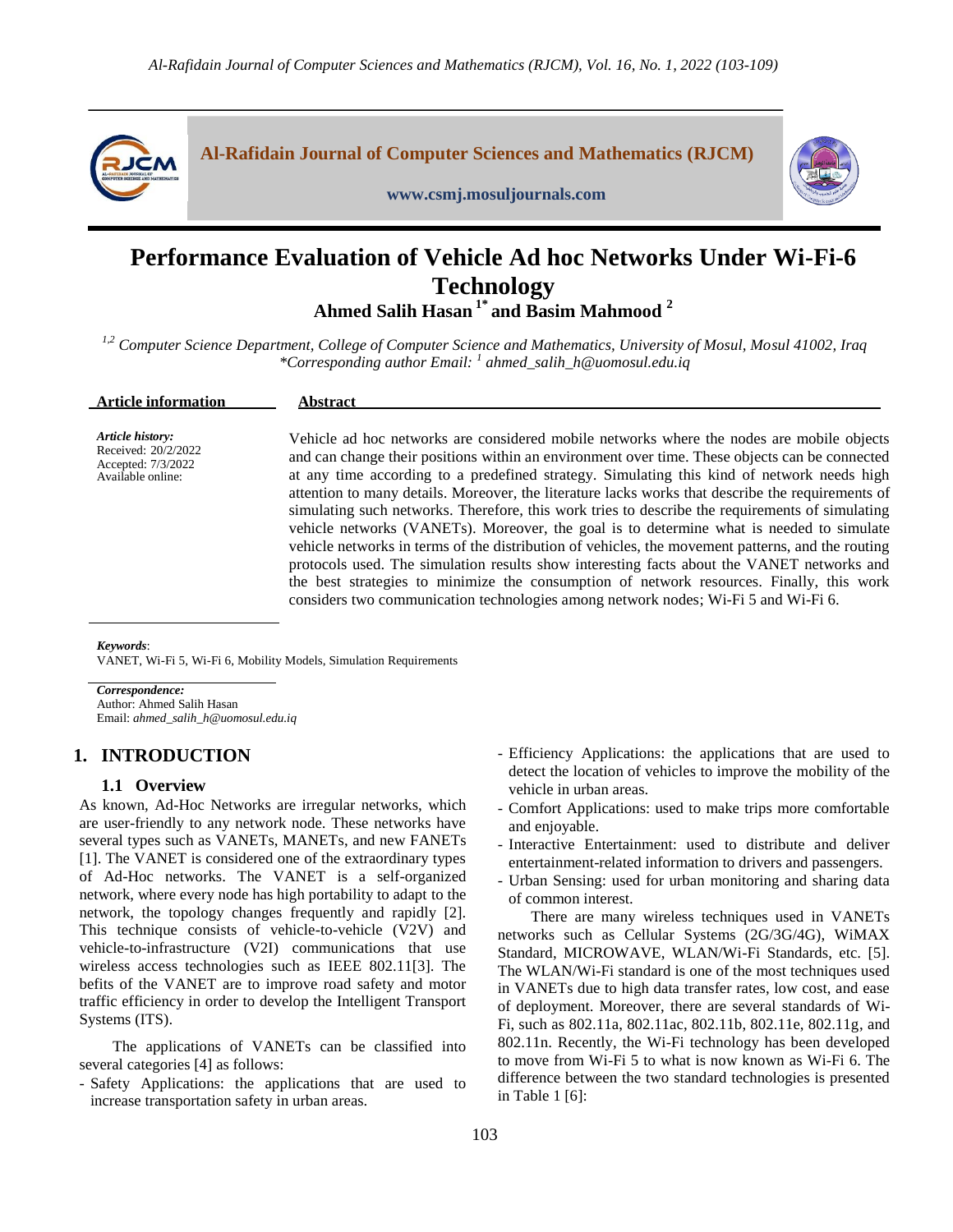| Feature              | Wi-Fi 5 (802.11ac)                  | Wi-Fi 6/Wi-Fi 6 E (802.11ax)         |
|----------------------|-------------------------------------|--------------------------------------|
| Data rate            | Up to 7 Gbps                        | Up to 9.6 Gbps                       |
| Channel Bandwidth    | $20, 40, 80, 80 + 80, 160$          | $20, 40, 80, 80 + 80, 160$           |
| Frequency            | <b>OFDM</b>                         | OFDM and OFDMA                       |
| <b>OFDMA</b>         | N/A                                 | DL and UL                            |
| Radios               | MU-MIMO (DL) $(8x8)$                | MU-MIMO (DL $&$ UL) $(8x8)$          |
| Coverage range       | $<$ 50 m indoor, up to 50 m outdoor | $<$ 50 m indoor, up to 300 m outdoor |
| Specific frequencies | 2.4 and $5$ GHz                     | 2.4 GHz, 5 GHz, 6 GHz, 60 GHz        |

Table 1: The main differences between Wi-Fi 5 and Wi-Fi 6.

Furthermore, simulating VANET networks needs a lot of requirements to be considered before the simulations are carried out. For instance, how do the nodes move within the simulation environment? Under which routing protocol the messages are exchanged among nodes? How the nodes are distributed in the environment? What is the size of the network we plan to simulate, these questions (and more) are yet to be investigated and answered in this work?

#### **1.2 Literature Review**

The literature includes several works on simulating VANET networks. The authors in [3] simulate and assess the overall performance of a VANET network. The study aimed at optimizing the selection of the best possible routing protocol for providing reliability to data packet dissemination in an efficient way. The impact and effectiveness of the existing topology-based routing protocol for the VANETs application have been evaluated using the NetSim software tool. The results showed that a combination of a proper channel model together with an efficient routing protocol enhanced the link throughput of the VANET for fixed network size. Further, performance evaluation also demonstrated the impact of network sizes and routing protocols on packet loss, packet delivery ratio, average end-to-end delay, and overhead transmission. Another performed in [7] provided some recommendations for simulating what is called the Internet of Vehicles (IoV). They described their main features and the challenges of simulating them for specific purposes.

Other works in the literature tried to provide an overview of the current research state, challenges, and potentials of VANETs, as well as the way forward to achieving the long, awaited ITS such as the work of [2],[3], and [8]. On the other hand, some researchers studied the feasibility of using alternative technologies for vehicular network models [9]. In addition, a detailed description of the mobility management in a vehicular network was argued in [9]. The selection of the optimal routing protocol in VANET and simulating them is considered a challenging task. These issues were discussed in many research articles in the literature such as [7], [10], and [11]. Other works in

the literature investigated a variety of issues in such networks. For instance, tracking dynamic nodes in a dynamic environment [12][13], and tracking mobile objects in health-related applications [14][15].

#### **1.3 Problem Statement**

Based on the literature, it is needed to perform experiments that can support network developers in designing efficient VANET networks in the Internet of Things (IoT) and smart cities. Also, there is a need to clearly define the requirements for simulating VANET networks. For instance, there is a severe lack of defining all the requirements that can make it clear when simulating a real environment that includes a VANET network. Therefore, in this work, the detailed requirements of simulating VANET networks are defined for the IoT and smart cities. Moreover, a series of experiments on VANET networks is performed aiming to determine the appropriate requirements that lead to minimizing the consumption of VANET resources under two communication technologies Wi-Fi 5 and Wi-Fi 6.

The rest of this article is organized as follows: Section 2 presents the research method followed in this work. Section 3 shows the obtained results of the experiments. Finally, the work is concluded in Section 4.

## **2. Research Method**

### **2.1 Setting up the experiments**

The simulator used in this work was a multiagent simulator developed using Java. The settings of the simulator were as follows:

- The simulation environment of  $20x20$ Kilometers.
- The technologies used in communicating the nodes were Wi-Fi 5 and Wi-Fi 6.
- The velocity of the nodes in the environment was fixed.
- The communication type is peer-peer based.
- A pair of nodes is considered communicated if and only if they are both in the communication range of each other.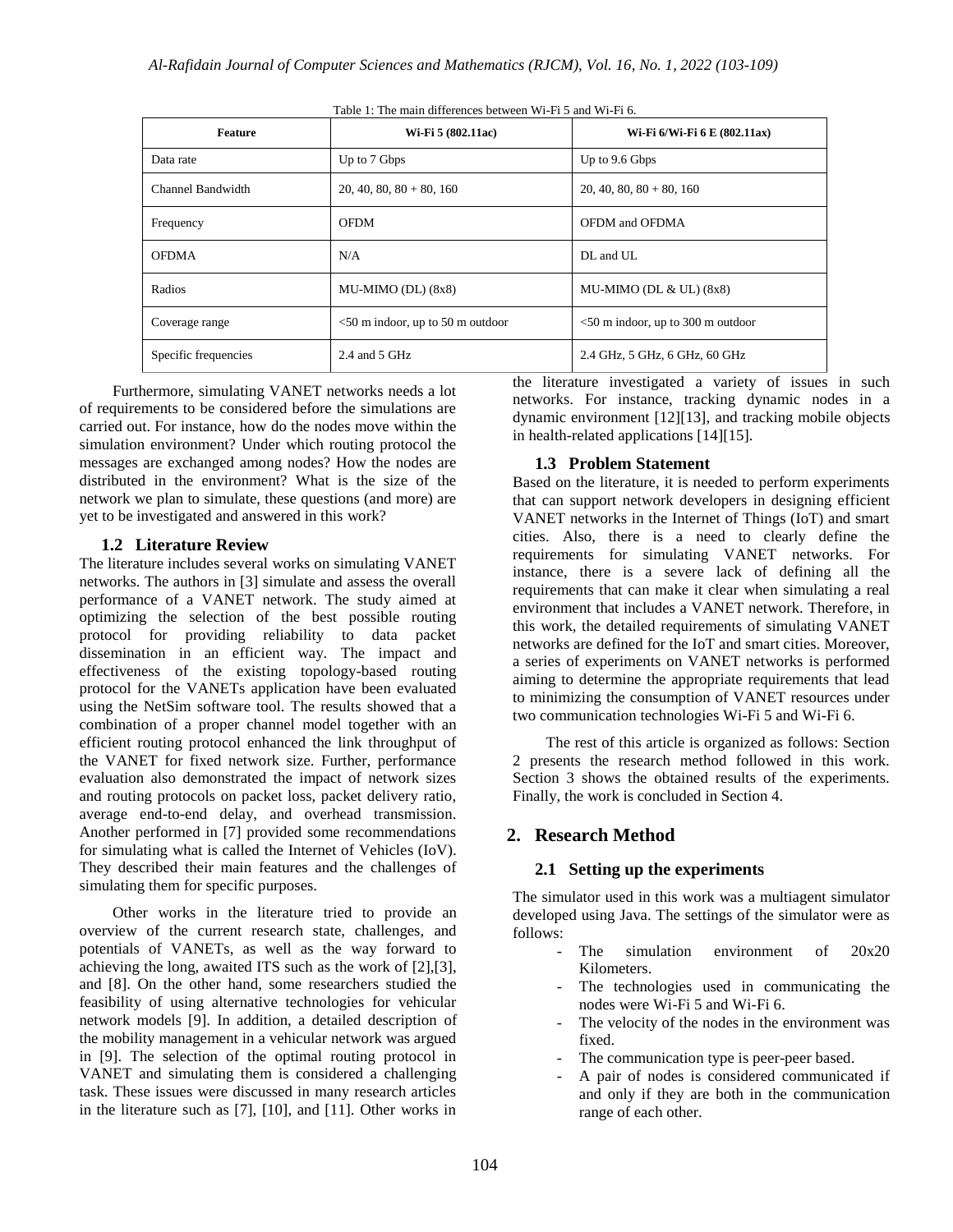- The routing protocols used in the simulations were "Probabilistic Flooding Routing" and "Binary Spray & Wait Routing".
- Each node in the environment was able to track other nodes in the environment.
- A message was randomly deployed in the environment. This message is called "Event" that was used to evaluate the methods used in this work.
- Each node move based on a particular mobility model.
- The experiments were carried out in different sizes.
- The simulations stopped when the Event was reported by the sink node.

In this work, we designed 72 experiments and for each experiment, we varied the parameters. Table 1 summarizes the experiments performed in this work. Each experiment represented a combination of the items in Table 2. This gives our work a wider view of the performance and the results and eventually provides a better recommendation to researchers.

The hardware specifications used to perform the simulations were as follows:

- Processor: Intel(R) Core (TM)2 Duo CPU T6600 @ 2.20GHz
- RAM: 4.00 GB
- Operating System: Windows 32-bit, x64-based processor

| # Of nodes (Network Size) | Routing protocols                                                                               | Node's deployment strategy                                                       | <b>Mobility mode used</b>                                                       |
|---------------------------|-------------------------------------------------------------------------------------------------|----------------------------------------------------------------------------------|---------------------------------------------------------------------------------|
| 1000<br>2000<br>3000      | Probabilistic Flooding Routing<br>Protocol [16]<br>Binary Spray & Wait Routing<br>Protocol [17] | Gaussian Distribution<br><b>Uniform Distribution</b><br>$\overline{\phantom{a}}$ | - Rayleigh Model [18]<br>- Cauchy Flight Model [19]<br>- Levy Flight Model [20] |

Table 2: Experiments parameters and settings.

## **2.2 Benchmarking Methods**

The benchmarking method followed in this work was based on using three main metrics as follows:

- The percentage of spreading: it shows the percentage of nodes in the environment (the whole environment) that get the "event" message.
- Number of messages: reflects the actual number of exchanged messages in the environment.
- Number of Steps: this metric measures the number of steps required to reach the stopping condition. In other words, it shows the speed of the experiment to complete the simulation.

Each experiment was run 10 times, then we considered their average aiming to have accurate results. Also, since we are dealing with a dynamic network, it was necessary to have this number of runs for each experiment. For instance, when the simulator deployed the node, it gives a position to each node that is different if we repeat the same experiment.

## **3. Results and Discussions**

In the previous section, all the experiments performed in this work were described. Tables 3 to 6 present the experimental results of the Wi-Fi 5, while Tables 7 to 10 present the results of using Wi-Fi 6.

Our policy in analyzing the results was based on the following:

"The best performance covers more areas in the environment with a smaller number of messages and fewer steps"

When applying the obtained results to the above statement to Tables 3 to 6 for Wi-Fi 5, it can be observed that

better performance was obtained when having "Gaussian Distribution", "Rayleigh" mobility model, and "Probabilistic Flooding" routing protocol. This is because the experiments that use these two options provide the highest coverage areas with less consumption of network resources. Similarly, for the experiments shown in Tables 7 to 10 for Wi-Fi 6, we observed similar behavior. This means the aforementioned options work better in the simulations. Moreover, it is clear that Wi-Fi 6 significantly outperformed Wi-Fi 5 in terms of the number of steps required to cover more areas in the environment, which is expected.

Furthermore, as our goal in this work is to show the main requirements of simulating a VANET network, we show all the details required to simulate VANET environments as well as provide colorful experiments that we believe are of interest to network architects and developers. We also believe that these results are not our main focus in this work but they can be of interest to smart city developers.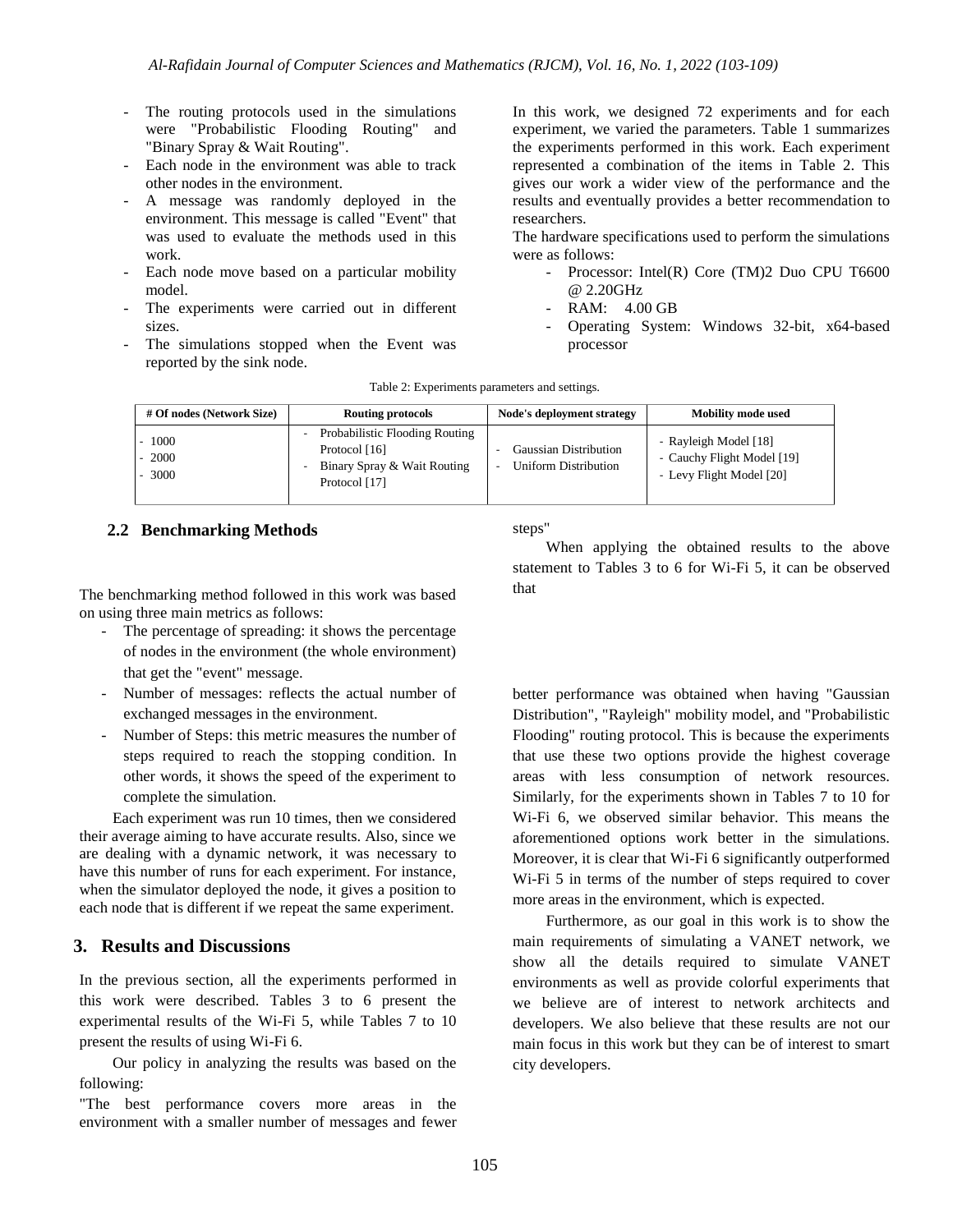| Exp.#          | <b>Nodes</b> | <b>Mobility Model</b> | Spreading% | # of messages | # of Steps |
|----------------|--------------|-----------------------|------------|---------------|------------|
| 1              | 1000         | Rayleigh              | 84.156     | 839.4         | 993        |
| 2              | 1000         | Cauchy Flight         | 80.918     | 804           | 521.8      |
| 3              | 1000         | Levy Flight           | 82.24      | 815.8         | 356.6      |
|                |              |                       |            |               |            |
| $\overline{4}$ | 2000         | Rayleigh              | 77.49      | 1547.2        | 635.2      |
| 5              | 2000         | Cauchy Flight         | 78.85      | 1570.6        | 338.6      |
| 6              | 2000         | Levy Flight           | 73.104     | 1456.4        | 186.8      |
|                |              |                       |            |               |            |
| $\tau$         | 3000         | Rayleigh              | 80.708     | 2418.6        | 405.2      |
| 8              | 3000         | Cauchy Flight         | 72.744     | 2176.2        | 239.6      |
| 9              | 3000         | Levy Flight           | 65.278     | 1951.4        | 136        |

TABLE 3: Wi-Fi 5 - Gaussian Distribution of Nodes/Probabilistic Flooding Routing

TABLE 4: Wi-Fi 5 - Uniform Distribution of Nodes/Probabilistic Flooding Routing

| Exp.# | <b>Nodes</b> | <b>Mobility Model</b> | Spreading% | # of messages | # of Steps |
|-------|--------------|-----------------------|------------|---------------|------------|
| 10    | 1000         | Rayleigh              | 64.016     | 633.6         | 1518.2     |
| 11    | 1000         | Cauchy Flight         | 47.374     | 469.4         | 644        |
| 12    | 1000         | Levy Flight           | 71.75      | 712           | 307.8      |
|       |              |                       |            |               |            |
| 13    | 2000         | Rayleigh              | 71.484     | 1419.4        | 1052       |
| 14    | 2000         | Cauchy Flight         | 67.396     | 1343.8        | 348.8      |
| 15    | 2000         | Levy Flight           | 62.112     | 1236          | 179.4      |
|       |              |                       |            |               |            |
| 16    | 3000         | Rayleigh              | 69.622     | 2086.4        | 707.8      |
| 17    | 3000         | Cauchy Flight         | 54.176     | 1621.6        | 223.8      |
| 18    | 3000         | Levy Flight           | 78.934     | 2363          | 160        |

| TABLE 5: Wi-Fi 5 - Gaussian Distribution of Nodes/Binary Spray and Wait Routing |  |  |  |  |
|---------------------------------------------------------------------------------|--|--|--|--|
|---------------------------------------------------------------------------------|--|--|--|--|

| Exp.# | <b>Nodes</b> | <b>Mobility Model</b> | Spreading% | # of messages | # of Steps |
|-------|--------------|-----------------------|------------|---------------|------------|
| 19    | 1000         | Rayleigh              | 20.51      | 183.2         | 5627.6     |
| 20    | 1000         | Cauchy Flight         | 15.886     | 142.2         | 1497.6     |
| 21    | 1000         | Levy Flight           | 23.116     | 206.2         | 893        |
|       |              |                       |            |               |            |
| 22    | 2000         | Rayleigh              | 16.11      | 288.8         | 5442.4     |
| 23    | 2000         | Cauchy Flight         | 14.07      | 252.6         | 1533       |
| 24    | 2000         | Levy Flight           | 15.56      | 278.6         | 623.6      |
|       |              |                       |            |               |            |
| 25    | 3000         | Rayleigh              | 17.062     | 459.4         | 6427.6     |
| 26    | 3000         | Cauchy Flight         | 11.656     | 313.8         | 1355       |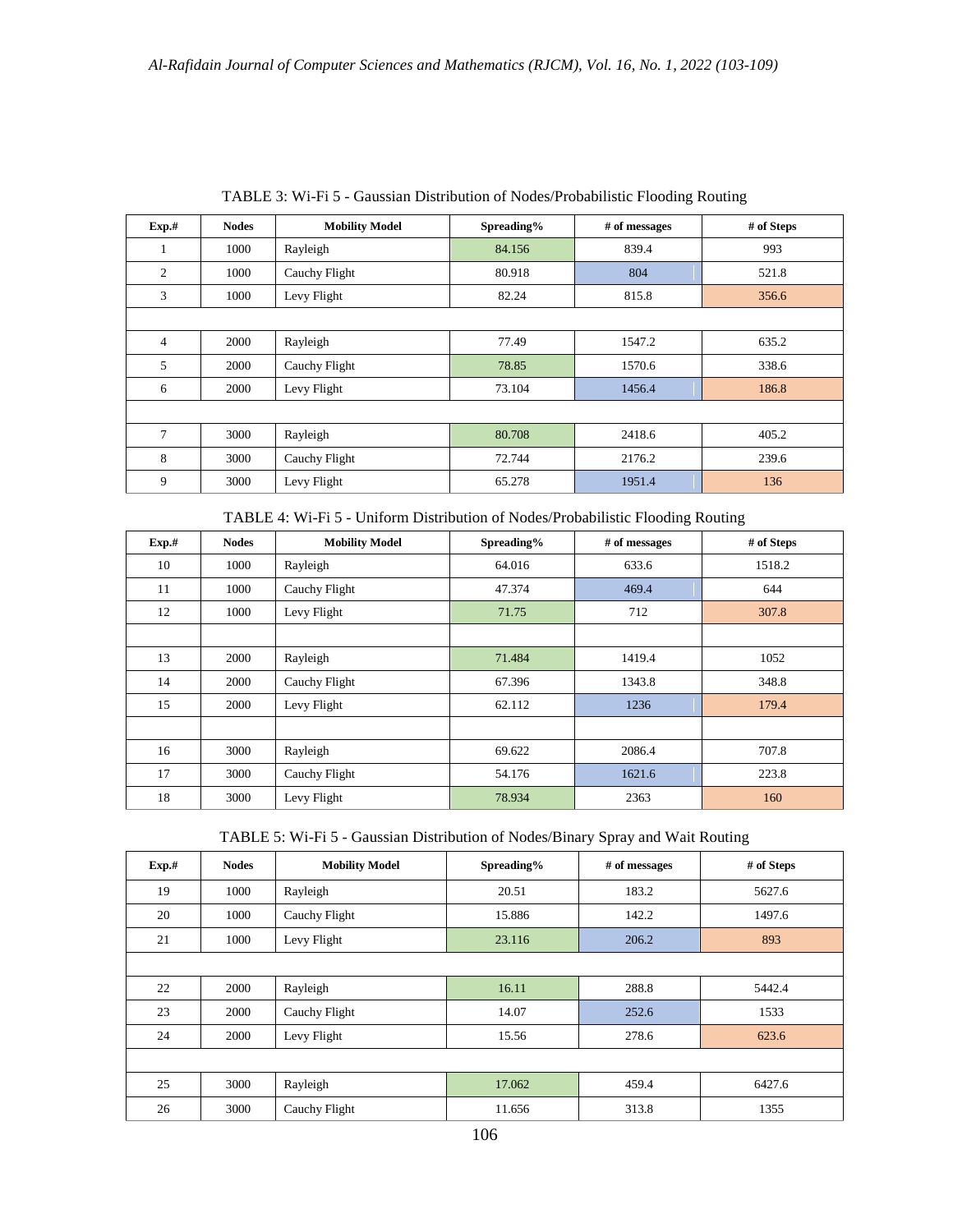| 3000<br>$\sim$<br>$\cdots$<br>$\Delta V/T$<br>Flight<br>∼<br>$\overline{\phantom{0}}$ | $\sim$ $\sim$<br>$\sim$<br>10.312<br>$  -$ | 270.7 | r. J. J |
|---------------------------------------------------------------------------------------|--------------------------------------------|-------|---------|
|---------------------------------------------------------------------------------------|--------------------------------------------|-------|---------|

| Exp.# | <b>Nodes</b> | <b>Mobility Model</b> | Spreading% | # of messages | # of Steps |
|-------|--------------|-----------------------|------------|---------------|------------|
| 28    | 1000         | Rayleigh              | 22.178     | 198.6         | 9114       |
| 29    | 1000         | Cauchy Flight         | 16.004     | 142           | 1857       |
| 30    | 1000         | Levy Flight           | 13.908     | 124.4         | 578.8      |
|       |              |                       |            |               |            |
| 31    | 2000         | Rayleigh              | 17.68      | 317.8         | 7091       |
| 32    | 2000         | Cauchy Flight         | 10.552     | 188.8         | 1159.5     |
| 33    | 2000         | Levy Flight           | 11.45      | 206.8         | 544        |
|       |              |                       |            |               |            |
| 34    | 3000         | Rayleigh              | 13.576     | 365.8         | 6526       |
| 35    | 3000         | Cauchy Flight         | 10.844     | 295.2         | 1292       |
| 36    | 3000         | Levy Flight           | 8.91       | 242.8         | 401.2      |

TABLE 6: Wi-Fi 5 - Uniform Distribution of Nodes/Binary Spray and Wait Routing

TABLE 7: Wi-Fi 6 - Gaussian Distribution of Nodes/Probabilistic Flooding Routing

| Exp.# | <b>Nodes</b> | <b>Mobility Model</b> | Spreading% | # of messages | # of Steps |
|-------|--------------|-----------------------|------------|---------------|------------|
| 37    | 1000         | Rayleigh              | 78.84      | 787.2         | 40         |
| 38    | 1000         | Cauchy Flight         | 80.478     | 802.6         | 35.4       |
| 39    | 1000         | Levy Flight           | 76.806     | 767.2         | 21.2       |
|       |              |                       |            |               |            |
| 40    | 2000         | Rayleigh              | 84.49      | 1688          | 9.8        |
| 41    | 2000         | Cauchy Flight         | 79.63      | 1591          | 9.4        |
| 42    | 2000         | Levy Flight           | 81.4       | 1626.2        | 8.6        |
|       |              |                       |            |               |            |
| 43    | 3000         | Rayleigh              | 80.56      | 2414.6        | 5.2        |
| 44    | 3000         | Cauchy Flight         | 81.896     | 2457.4        | 4.8        |
| 45    | 3000         | Levy Flight           | 82.98      | 2487.6        | 4.2        |

TABLE 8: Wi-Fi 6 - Uniform Distribution of Nodes/Probabilistic Flooding Routing

| Exp.# | <b>Nodes</b> | <b>Mobility Model</b> | Spreading% | # of messages | # of Steps |
|-------|--------------|-----------------------|------------|---------------|------------|
| 46    | 1000         | Rayleigh              | 82.078     | 821           | 147.6      |
| 47    | 1000         | Cauchy Flight         | 77.65      | 631.8         | 77.8       |
| 48    | 1000         | Levy Flight           | 65.714     | 546.2         | 59.4       |
|       |              |                       |            |               |            |
| 49    | 2000         | Rayleigh              | 73.552     | 1468.8        | 26.8       |
| 50    | 2000         | Cauchy Flight         | 80.52      | 1608.6        | 30.6       |
| 51    | 2000         | Levy Flight           | 66.396     | 1326.2        | 23         |
|       |              |                       |            |               |            |
| 52    | 3000         | Rayleigh              | 77.306     | 2316.8        | 15         |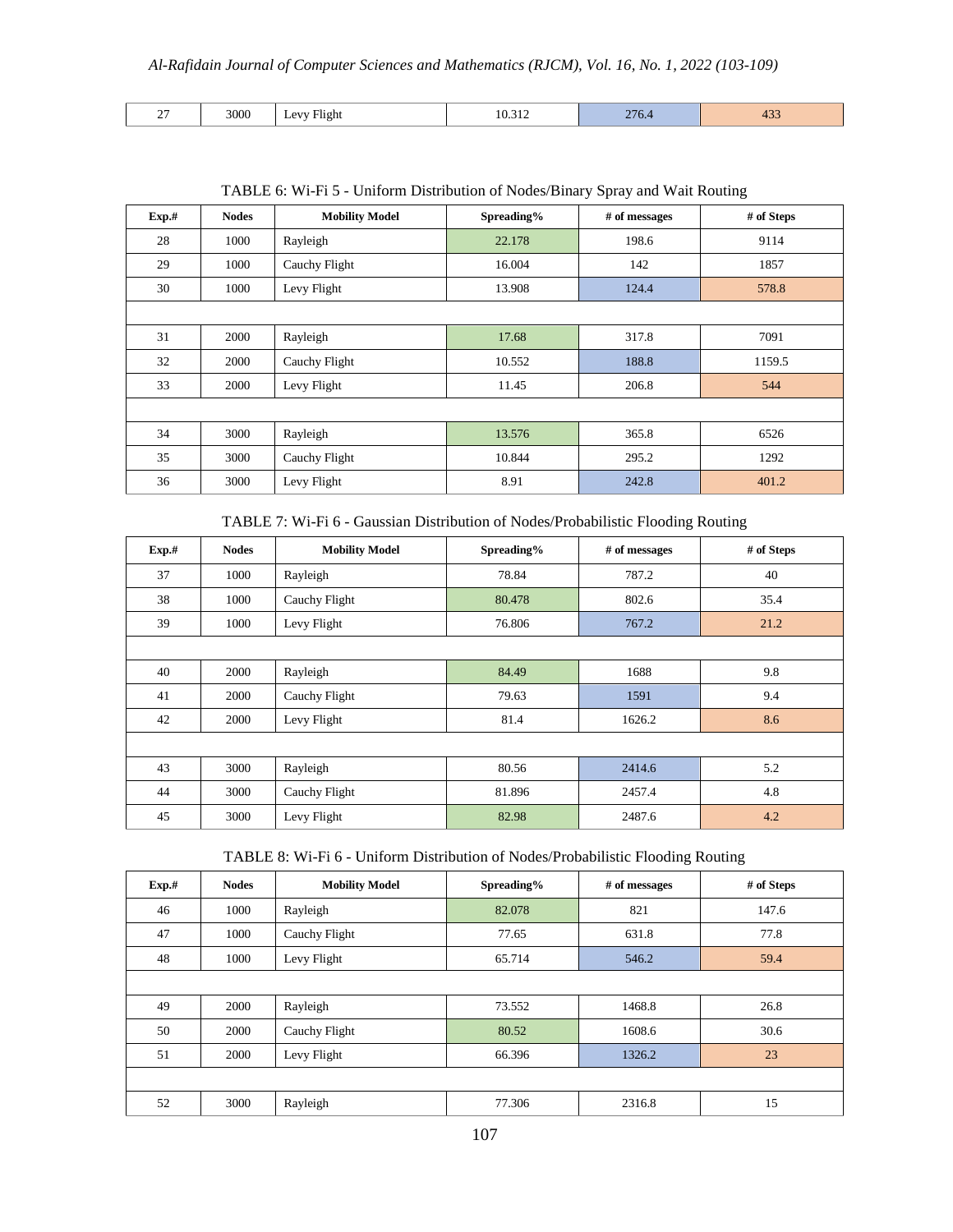| $\sim$<br>-5 | 3000 | Cauchy Flight | $\overline{a}$<br>7.65 | <b>ברר</b><br>2321.4 | 14.0           |
|--------------|------|---------------|------------------------|----------------------|----------------|
| - 1<br>ہر    | 3000 | Levy Flight   | 72.484                 | 2172<br>2112.7       | $\sim$<br>19.0 |

| Exp.# | <b>Nodes</b> | <b>Mobility Model</b> | Spreading% | # of messages | # of Steps |
|-------|--------------|-----------------------|------------|---------------|------------|
| 55    | 1000         | Rayleigh              | 23.198     | 208.4         | 4667.6     |
| 56    | 1000         | Cauchy Flight         | 17.962     | 160.8         | 780.6      |
| 57    | 1000         | Levy Flight           | 13.006     | 115.2         | 175.2      |
|       |              |                       |            |               |            |
| 58    | 2000         | Rayleigh              | 20.69      | 371.8         | 4145.6     |
| 59    | 2000         | Cauchy Flight         | 11.444     | 205.2         | 429.4      |
| 60    | 2000         | Levy Flight           | 12.354     | 221.4         | 191.6      |
|       |              |                       |            |               |            |
| 61    | 3000         | Rayleigh              | 17.728     | 478.4         | 3338       |
| 62    | 3000         | Cauchy Flight         | 9.312      | 250.8         | 372.8      |
| 63    | 3000         | Levy Flight           | 9.536      | 256.8         | 156.8      |

TABLE 9: Wi-Fi 6 - Gaussian Distribution of Nodes/Binary Spray and Wait Routing

TABLE 10: Wi-Fi 6 - Uniform Distribution of Nodes/Binary Spray and Wait Routing

| Exp.# | <b>Nodes</b> | <b>Mobility Model</b> | Spreading% | # of messages | # of Steps |
|-------|--------------|-----------------------|------------|---------------|------------|
| 64    | 1000         | Rayleigh              | 19.8       | 177.4         | 4193       |
| 65    | 1000         | Cauchy Flight         | 16.962     | 152           | 781.6      |
| 66    | 1000         | Levy Flight           | 11.428     | 101.6         | 143.2      |
|       |              |                       |            |               |            |
| 67    | 2000         | Rayleigh              | 15.76      | 283.2         | 3492.8     |
| 68    | 2000         | Cauchy Flight         | 10.476     | 187.6         | 401.4      |
| 69    | 2000         | Levy Flight           | 9.714      | 173.8         | 149.2      |
|       |              |                       |            |               |            |
| 70    | 3000         | Rayleigh              | 16.328     | 440.2         | 4043.8     |
| 71    | 3000         | Cauchy Flight         | 10.196     | 274           | 422.4      |
| 72    | 3000         | Levy Flight           | 9.164      | 246.8         | 155.8      |

## **4. Conclusions**

This work shows the requirements for simulating VANET networks. We focus on determining the main requirements to simulate VANET networks in terms of the distribution of nodes, the mobility model for describing the movement of nodes, and the routing protocols used to exchange messages among network nodes. We enrich readers with experiments that we believe can be of interest to network developers. The simulation results show interesting facts about the VANET networks and the best strategies to minimize the consumption of network resources. The experiments of this work considered two communication technologies among network nodes,

namely, Wi-Fi 5 and Wi-Fi 6. In future work, we plan to extend the experiments to include more mobility models and more routing protocols as well as use more deployment strategies for nodes. We also plan to involve a larger size of the network and measure the performance under a variety of metrics.

# **Acknowledgment**

The authors are grateful to the Computer Science Department at the University of Mosul for all they encourage and support in this research.